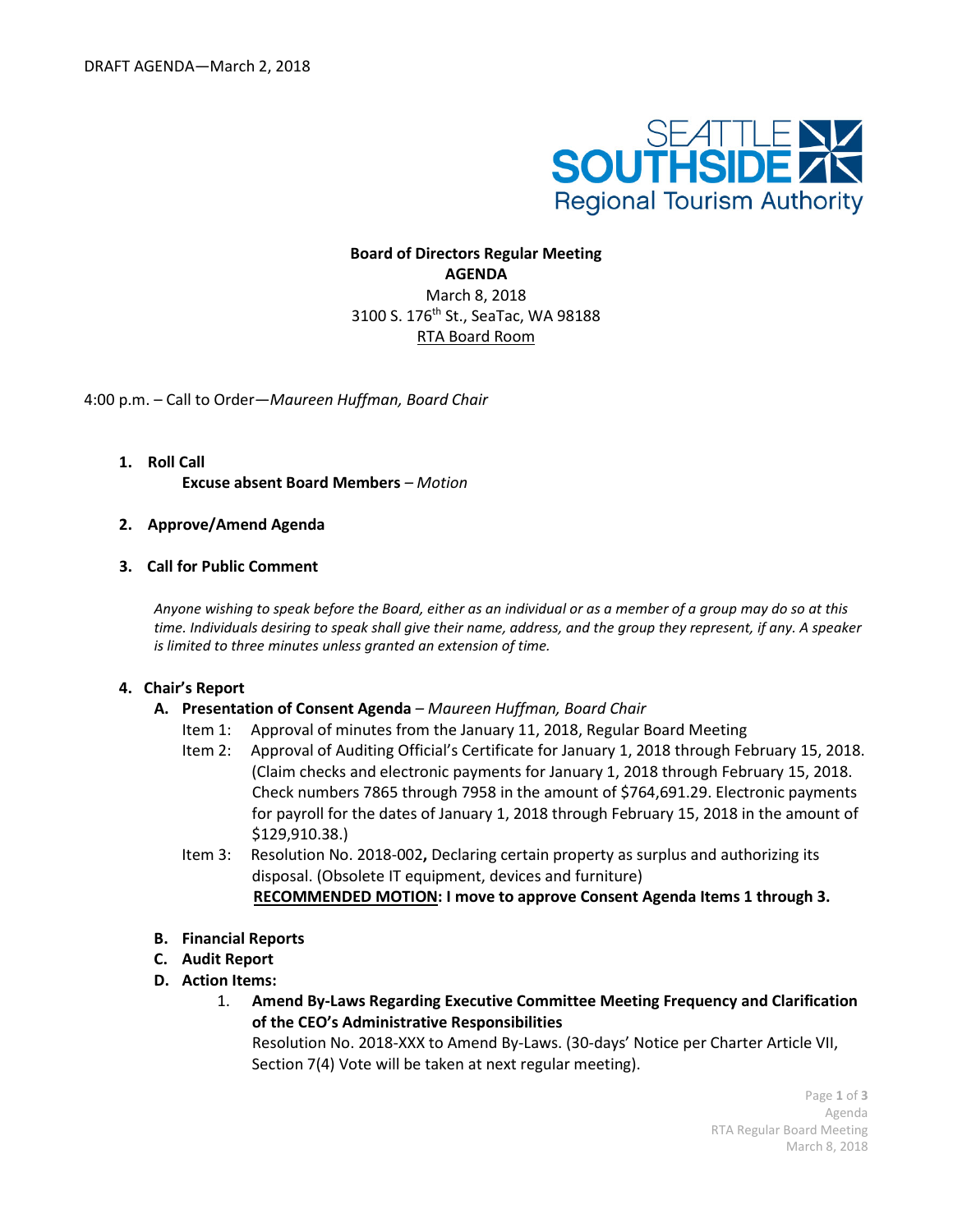2. **Merge Sales & Marketing Board Advisory Committee with Sports Development Board Advisory Committee** 

RECOMMENDED MOTION: I move to approve Resolution No. 2018-003 to merge the Sales & Marketing Board Advisory Committee with the Sports Development Board Advisory Committee into one committee called the Destination Development Advisory Committee.

## 3. **Destination Development Advisory Committee Appointments**

Candidates' names:

- Board Chair Volunteer?
- Anne Santistevan Red Lion Hotels, National Sales
- Ian Hilger- Salty's Restaurant, Marketing Coordinator
- JD Hill Matt Young YMCA, Executive Director
- Linda Botts Crowne Plaza Seattle Airport, Director of Sales
- Mollieann Mad BMI Hospitality Management Director of Sales
- Owen Leinbach Courtyard by Marriott, General Manager
- Ron Peck Port of Seattle, Director of Tourism Development
- Cindy Messey– Museum of Flight, Private Events Manager

RECOMMENDED MOTION: I move to approve the slate of recommended Committee members.

## 4. **Amending Employee Handbook**

RECOMMENDED MOTION: I move to approve Resolution No. 2018-004 Authorizing the President/CEO to Amend the Employee Handbook to reflect new temporary employee sick leave benefit change per RCW 49.46.210. BPP #004-2015 Resolution No.2016-034

## **5. President's Report** *– Katherine Kertzman, President & CEO*

## **A. Informational:**

- 1. Distribute Dean Runyan Report
- 2. Review ROI Calculation
- 3. Legislative Update
- 4. Van Purchase Update
- 5. Seattle Southside Chamber Tourism Luncheon April 13<sup>th</sup>, 11:30am at DoubleTree in SeaTac
- 6. RTA Hosted Seattle Southside Chamber of Commerce Mixer, April 25th at 4PM in the RTA Board Room
- 7. Best Alliance Pending Partnership Update
- 8. Burien Update
- 9. RTA Tourism Symposium, Thursday, March 29, 2017 from 3:30 to 6pm at the Hilton Conference Center

## **B**. **Action Items:**

1. **Approve Annual Report** 

RECOMMENDED MOTION: I move to approve the Annual Report

# 2. **Approve Minimum Service Level Marketing Requirement.** RECOMMENDED MOTION: I move to approve Resolution 2018-005 to only market

Seattle Southside hotels that maintain a TripAdvisor rating of more than 2.0 stars.